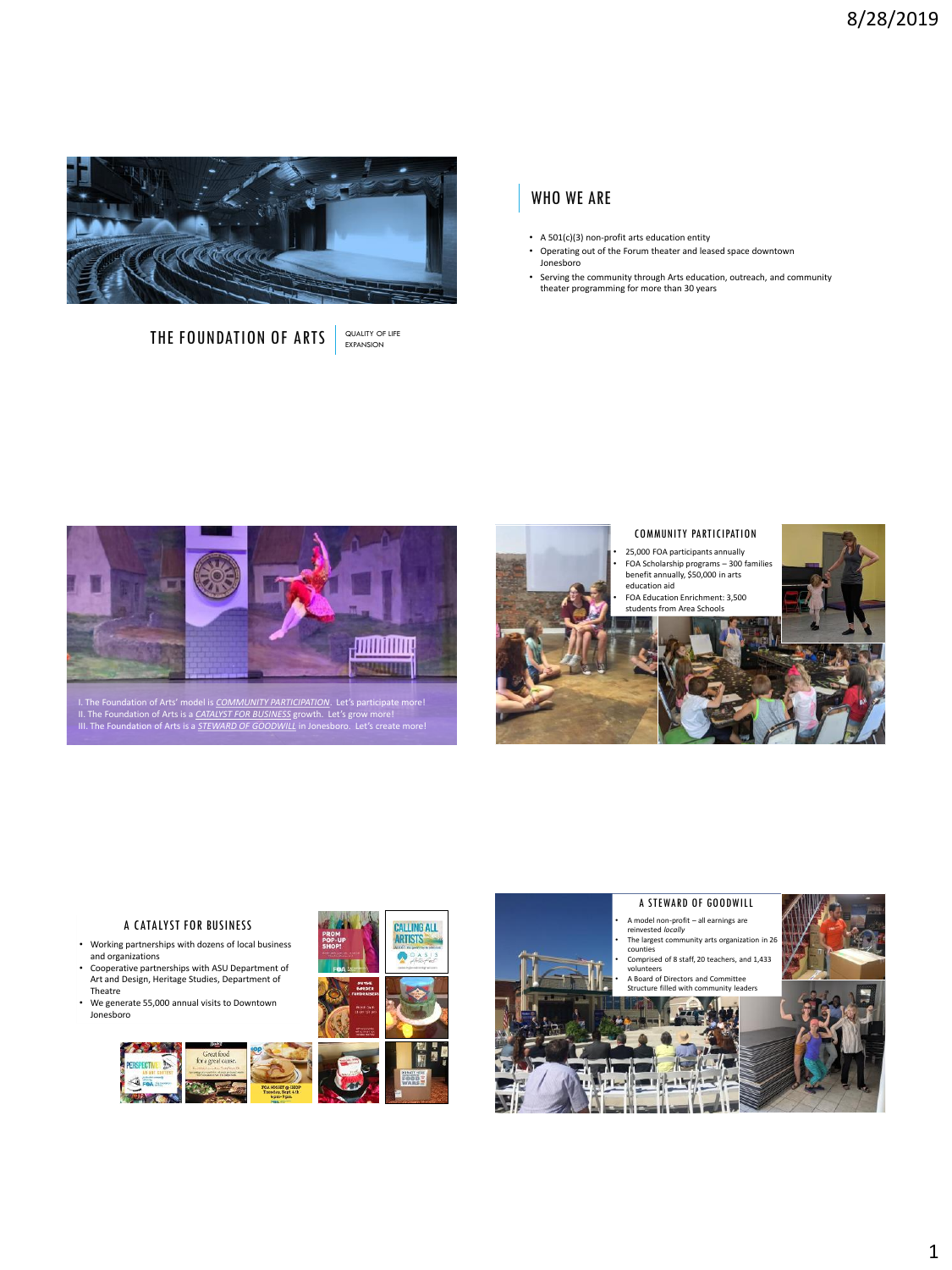## **OUR MISSION**

To enhance the quality of life of our<br>community through the arts.

## **OUR VISION**

To be a vital part of a strong, vibrant<br>community that recognizes the<br>importance of the arts.

## **OUR VALUES**

- · We value good stewardship and our
- we value good stewardship and our<br>
community's trust.<br>
 We value the task of providing learning<br>
 We value accessible, high-quality activities<br>
 We value accessible, high-quality activities
- We value accessible, mg/r quality accords<br>centered around the arts.<br>• We value a nurturing environment that fosters
- creativity, self-expression, and growth.





OUR NEED FORUM RENOVATION AND



# OUR PLAN

#### FORUM RENOVATIONS AND ARTS CENTER EXPANSION

- ARTS CENTER adjacent facility housing classrooms, dance studios, offices, and a 250-seat "second stage" theatre
- FORUM RENOVATIONS decrease cost of ownership to city and restore the building as a centerpiece of downtown Jonesboro
- Combined, these improvements would allow us to double our annual programming, from 25,000 to 50,000 people served
- Economic benefit for the city: 2.2 million annually
- Estimated cost: 11.3 million



# IMPACT AND SUSTAINABILITY

- FOA would assume full operational and maintenance costs of new facility
- Forum would stay under city ownership, FOA operation (costs decrease for both entities)
- Current revenue streams: 20% grant funding, 30% corporate partnerships and investors – in addition to income from classes and performances, all of which expand with physical space for growth
- Participation doubles from 25,000 to 50,000 annually